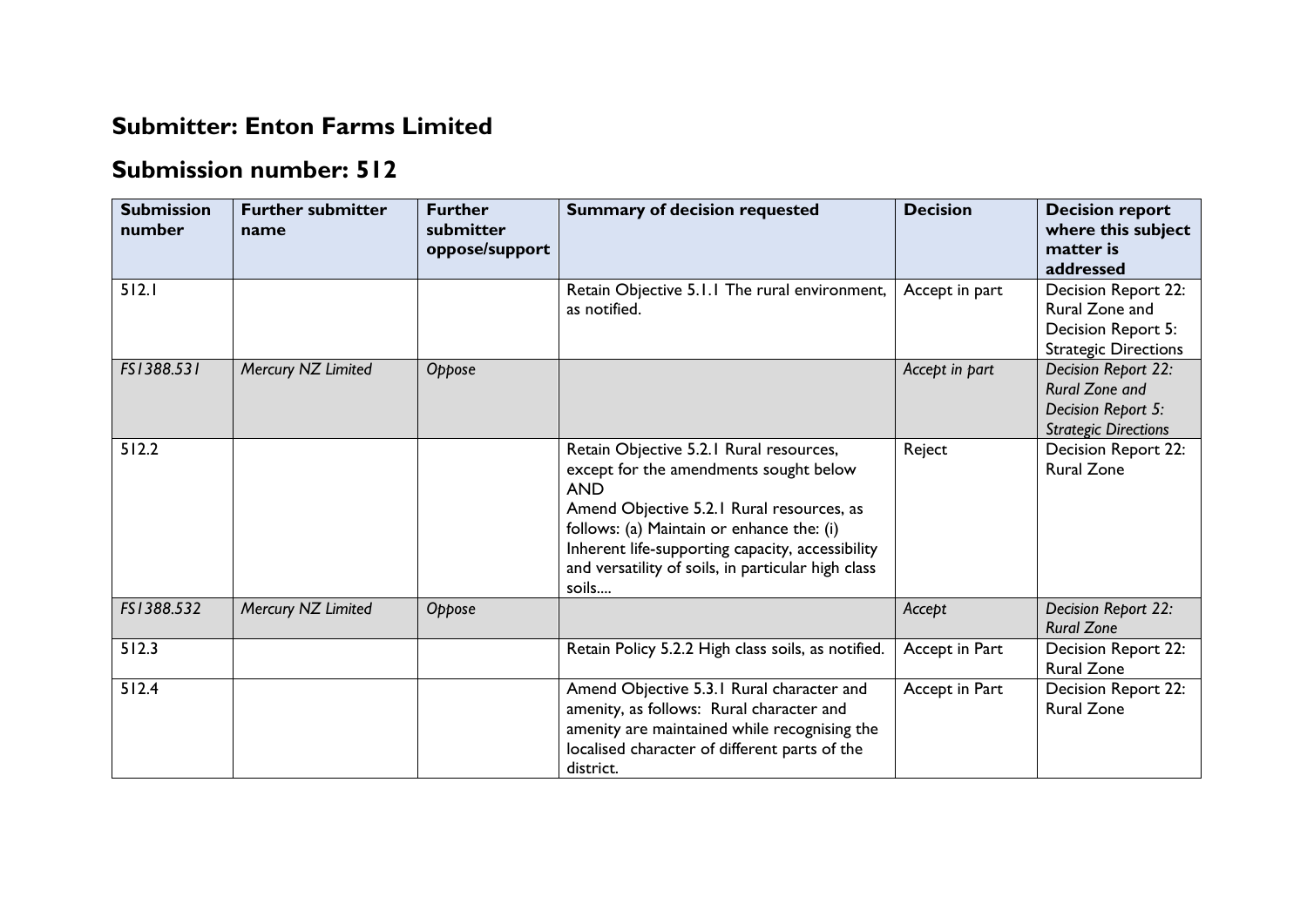| <b>Submission</b><br>number | <b>Further submitter</b><br>name | <b>Further</b><br>submitter<br>oppose/support | <b>Summary of decision requested</b>                                                                                                                                                                                                                                                                                                                                                                                                                                    | <b>Decision</b> | <b>Decision report</b><br>where this subject<br>matter is<br>addressed |
|-----------------------------|----------------------------------|-----------------------------------------------|-------------------------------------------------------------------------------------------------------------------------------------------------------------------------------------------------------------------------------------------------------------------------------------------------------------------------------------------------------------------------------------------------------------------------------------------------------------------------|-----------------|------------------------------------------------------------------------|
| 512.5                       |                                  |                                               | Retain Rule 22.4.1.2 General subdivision,<br>except for the amendments sought below<br><b>AND</b><br>Amend Rule 22.4.1.2 General subdivision to<br>create new discretionary activities, as follows:<br>D1 (a) General subdivision around an existing<br>dwelling and associated curtilage that does<br>not comply with Rule 22.4.1.2. (iv) RD1. (b)<br>General subdivision around established rural<br>activities that does not comply with Rule<br>22.4.1.2. (iv) RD1. | Accept in Part  | <b>Decision Report 22:</b><br><b>Rural Zone</b>                        |
| FS1388.533                  | Mercury NZ Limited               | Oppose                                        |                                                                                                                                                                                                                                                                                                                                                                                                                                                                         | Accept in Part  | Decision Report 22:<br><b>Rural Zone</b>                               |
| 512.6                       |                                  |                                               | Delete Rule 22.4.1.2(a)(v) General subdivision<br>80/20 Rule.<br><b>AND</b><br>Add a new matter of discretion to Rule<br>22.4.1.2 (b) General subdivision as follows:<br>(b) (vi) Effects on rural productivity and<br>fragmentation of high class soils.                                                                                                                                                                                                               | Accept in Part  | Decision Report 22:<br><b>Rural Zone</b>                               |
| FS1388.534                  | Mercury NZ Limited               | Oppose                                        |                                                                                                                                                                                                                                                                                                                                                                                                                                                                         | Accept in Part  | Decision Report 22:<br><b>Rural Zone</b>                               |
| 512.7                       |                                  |                                               | Amend Rule 22.4.1.1 Prohibited Subdivision,<br>to replace "lot" with "Record of Title".                                                                                                                                                                                                                                                                                                                                                                                 | Accept in part  | <b>Decision Report 22:</b><br><b>Rural Zone</b>                        |
| FS1388.535                  | Mercury NZ Limited               | Oppose                                        |                                                                                                                                                                                                                                                                                                                                                                                                                                                                         | Accept in part  | Decision Report 22:<br><b>Rural Zone</b>                               |
| 512.8                       |                                  |                                               | Retain Rule 22.4.1.2(a)(iv) General<br>subdivision.                                                                                                                                                                                                                                                                                                                                                                                                                     | Accept in part  | Decision Report 22:<br><b>Rural Zone</b>                               |
| FS1388.536                  | Mercury NZ Limited               | Oppose                                        |                                                                                                                                                                                                                                                                                                                                                                                                                                                                         | Accept in part  | Decision Report 22:<br><b>Rural Zone</b>                               |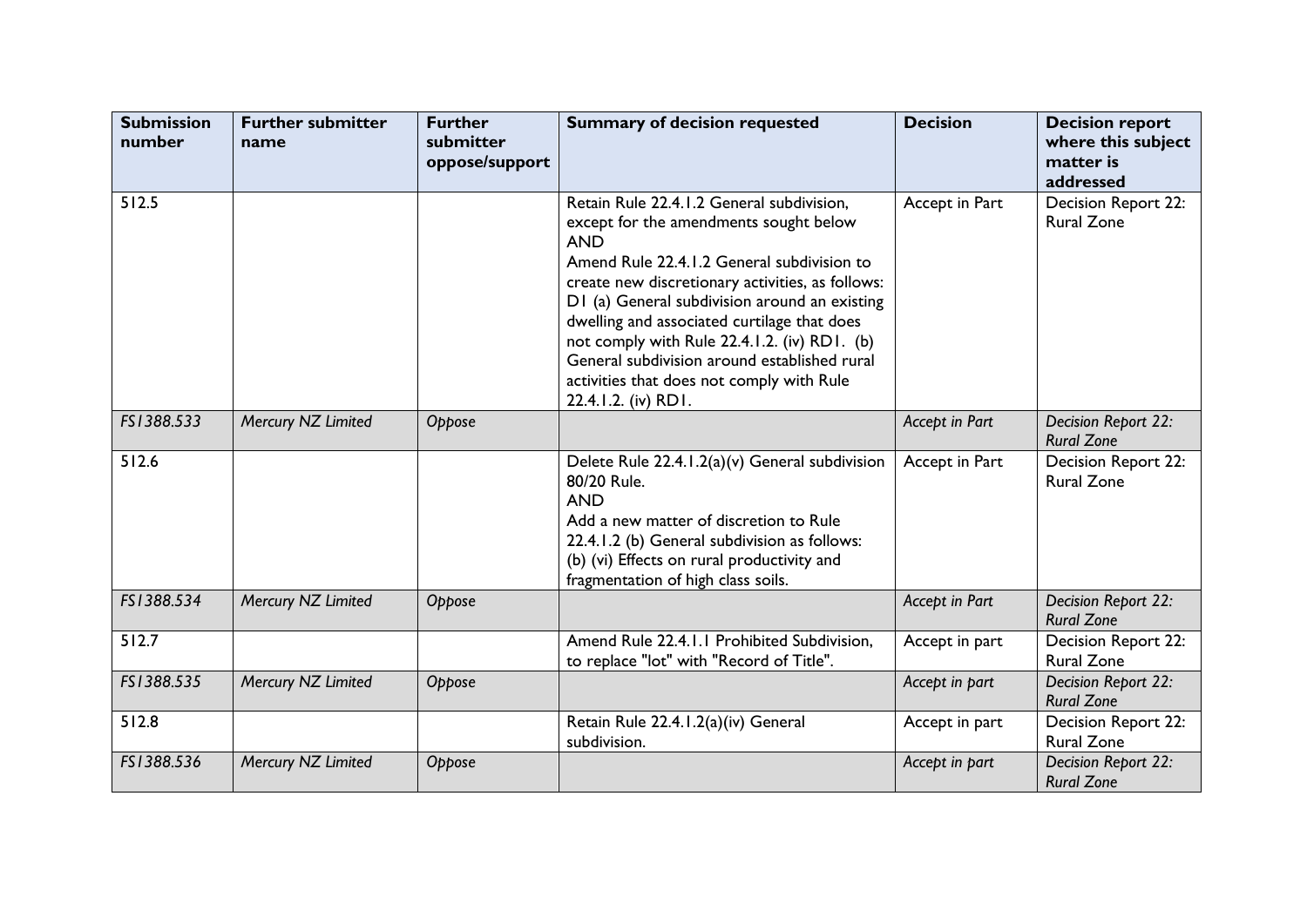| <b>Submission</b><br>number | <b>Further submitter</b><br>name | <b>Further</b><br>submitter<br>oppose/support | <b>Summary of decision requested</b>                                                                                                                                                                                                                                                                                                                                                                                                                                                                                                                                                                                                                                                                                                                                                                               | <b>Decision</b> | <b>Decision report</b><br>where this subject<br>matter is<br>addressed |
|-----------------------------|----------------------------------|-----------------------------------------------|--------------------------------------------------------------------------------------------------------------------------------------------------------------------------------------------------------------------------------------------------------------------------------------------------------------------------------------------------------------------------------------------------------------------------------------------------------------------------------------------------------------------------------------------------------------------------------------------------------------------------------------------------------------------------------------------------------------------------------------------------------------------------------------------------------------------|-----------------|------------------------------------------------------------------------|
| 512.9                       |                                  |                                               | Retain Policy 5.3.8 Effects on rural character<br>and amenity from rural subdivision, except for<br>the amendments sought below<br><b>AND</b><br>Amend Policy 5.3.8 Effects on rural character<br>and amenity from rural subdivision, as follows:<br>(b) Ensure development does not<br>compromise the predominant open space,<br>character and amenity of rural areas.  (d)<br>Rural hamlet subdivision and boundary<br>relocations ensure the following: (i)<br>Protection of rural land for productive<br>purposes; (ii) Maintenance of the localised<br>rural character and amenity of the<br>surrounding rural environment; (iii)<br>Minimisation of cumulative effects. (e)<br>Subdivision, use and development<br>opportunities ensure that localised rural<br>character and amenity values are maintained. | Accept in Part  | Decision Report 22:<br><b>Rural Zone</b>                               |
| 512.10                      |                                  |                                               | Amend the activity status for Rule 22.4.1.1<br>PR1, PR2, PR3 and PR4 Prohibited<br>subdivision, from Prohibited to Non-<br><b>Complying Activities.</b>                                                                                                                                                                                                                                                                                                                                                                                                                                                                                                                                                                                                                                                            | Accept in Part  | Decision Report 22:<br><b>Rural Zone</b>                               |
| FS1129.49                   | <b>Auckland Council</b>          | Oppose                                        |                                                                                                                                                                                                                                                                                                                                                                                                                                                                                                                                                                                                                                                                                                                                                                                                                    | Accept in Part  | Decision Report 22:<br><b>Rural Zone</b>                               |
| FS1131.15                   | The Village Church Trust         | Support                                       |                                                                                                                                                                                                                                                                                                                                                                                                                                                                                                                                                                                                                                                                                                                                                                                                                    | Accept in Part  | Decision Report 22:<br><b>Rural Zone</b>                               |
| FS1388.537                  | Mercury NZ Limited               | Oppose                                        |                                                                                                                                                                                                                                                                                                                                                                                                                                                                                                                                                                                                                                                                                                                                                                                                                    | Accept in Part  | Decision Report 22:<br><b>Rural Zone</b>                               |
| 512.11                      |                                  |                                               | Retain Rule 22.4.1.2(a)(i-iii) General<br>Subdivision, as notified.                                                                                                                                                                                                                                                                                                                                                                                                                                                                                                                                                                                                                                                                                                                                                | Accept in Part  | Decision Report 22:<br><b>Rural Zone</b>                               |